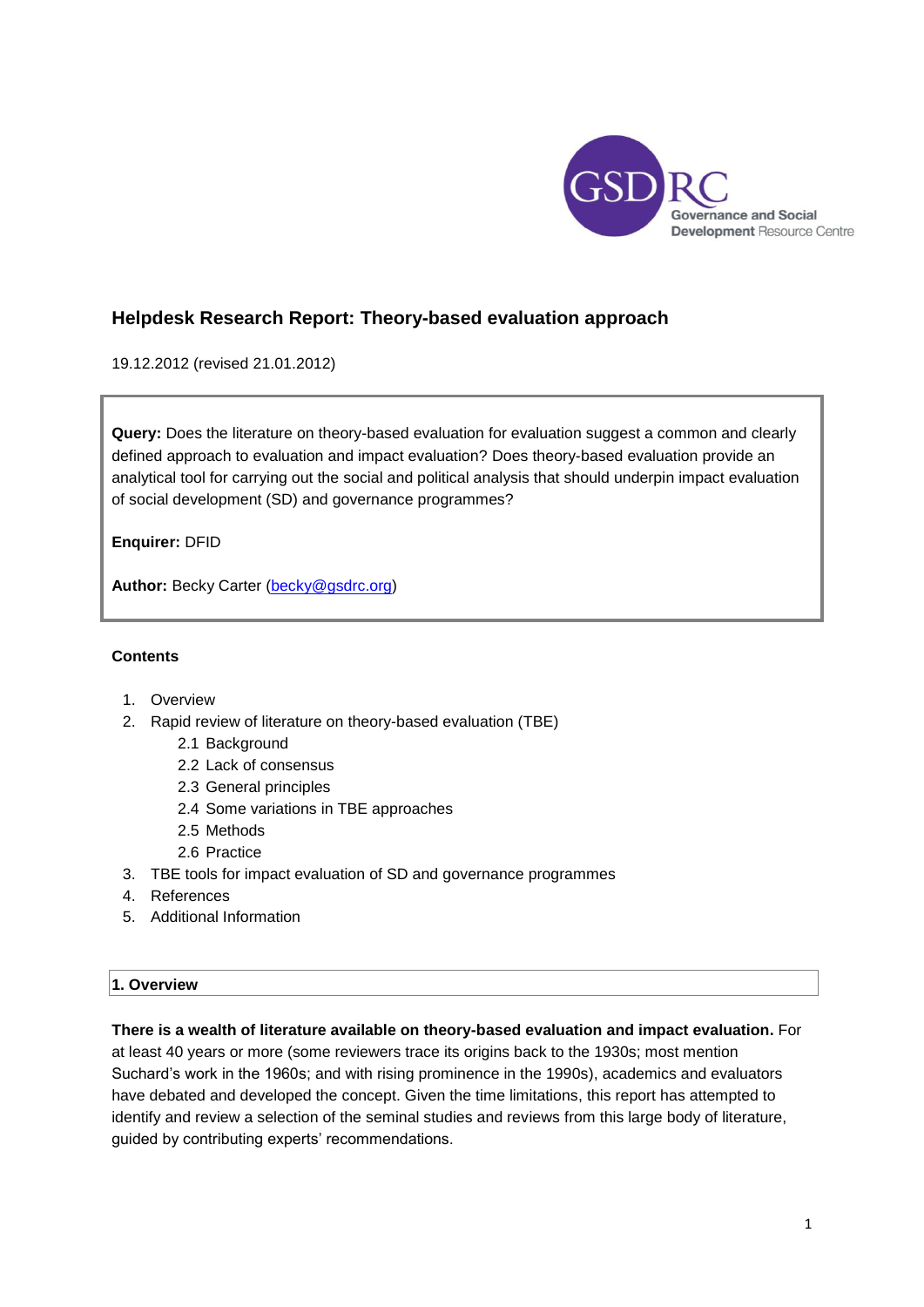**The proliferation of terms used on this topic can be confusing, in particular as they do not always have consistently distinct definitions** (Rogers 2007). Terms used include: programme theory evaluation, theory-based evaluation, theory-guided evaluation, theory of action, theory of change, programme logic, logical frameworks, outcomes hierarchies, realist or realistic, and, more recently, programme theory-driven evaluation science (Coryn et al 2011). There are also various ways the terms evaluation 'design' and 'approach' are used. In this report, approach is used to refer to an evaluation strategy that specifies how the fundamental logic of the evaluation is implemented through the appropriate research methodology, and methods and tools (drawing on Stern et al 2012, 15).

**For simplicity this report uses the label 'TBE approach' as shorthand** to cover any evaluation approach that examines 'the assumptions underlying the evaluated intervention's causal chain from inputs to outcomes and impact' (White 2009b, 3).

Despite the large body of literature on TBE **experts disagree on whether TBE is a common and clearly defined approach**. Some think a common conceptual and operational understanding has been elusive (Coryn et al 2011), while others point to a completely consistent basic concept regardless of slight differences in the use of terminology (Booth expert comment; White 2009b).

There are some **core features of the TBE approach that appear consistent** across the main accounts of the approach:

- Opening up the black box to answer not simply the question of  $wh$ at works, but also why and *how* it worked. This is key to producing policy relevant evaluation.
- Understanding the transformational relations between treatment and outcomes, as well as contextual factors.
- Defining theory as the causal model or theory of change that underlies a programme.
- Having two key parts: *conceptual* (developing the causal model and using this model to guide the evaluation); and *empirical* (testing the causal model to investigate how programme cause intended or observed outcomes).
- Being issues led, and therefore, methods neutral.

#### Some of the **variations in TBE strategies** are:

- Approach to types of theory: whether the black box is empty, full of theories or inhabited by people, and the implications for how to accumulate knowledge and establish the theory of change.
- Approach to causal inference: the realist evaluation approach adopts a generative approach to attribution seen by some as distinct from other (i.e. experimental) designs; other approaches promote the use of a range of techniques and tools to make counterfactual comparisons under the TBE approach.

This review highlights the following key points from the literature.

- Some proponents of TBE promote the **benefits of applying a TBE approach to experimental designs**.
- Much of the guidance proposes the use of **mixed methods**, using both quantitative and qualitative data, but leaves open exactly how to go about choosing the appropriate design of mixed methods.
- Despite interest and rich literature on the TBE approach, **few studies apply the approach in practice** and additional exemplars of TBEs are seriously needed, including reports of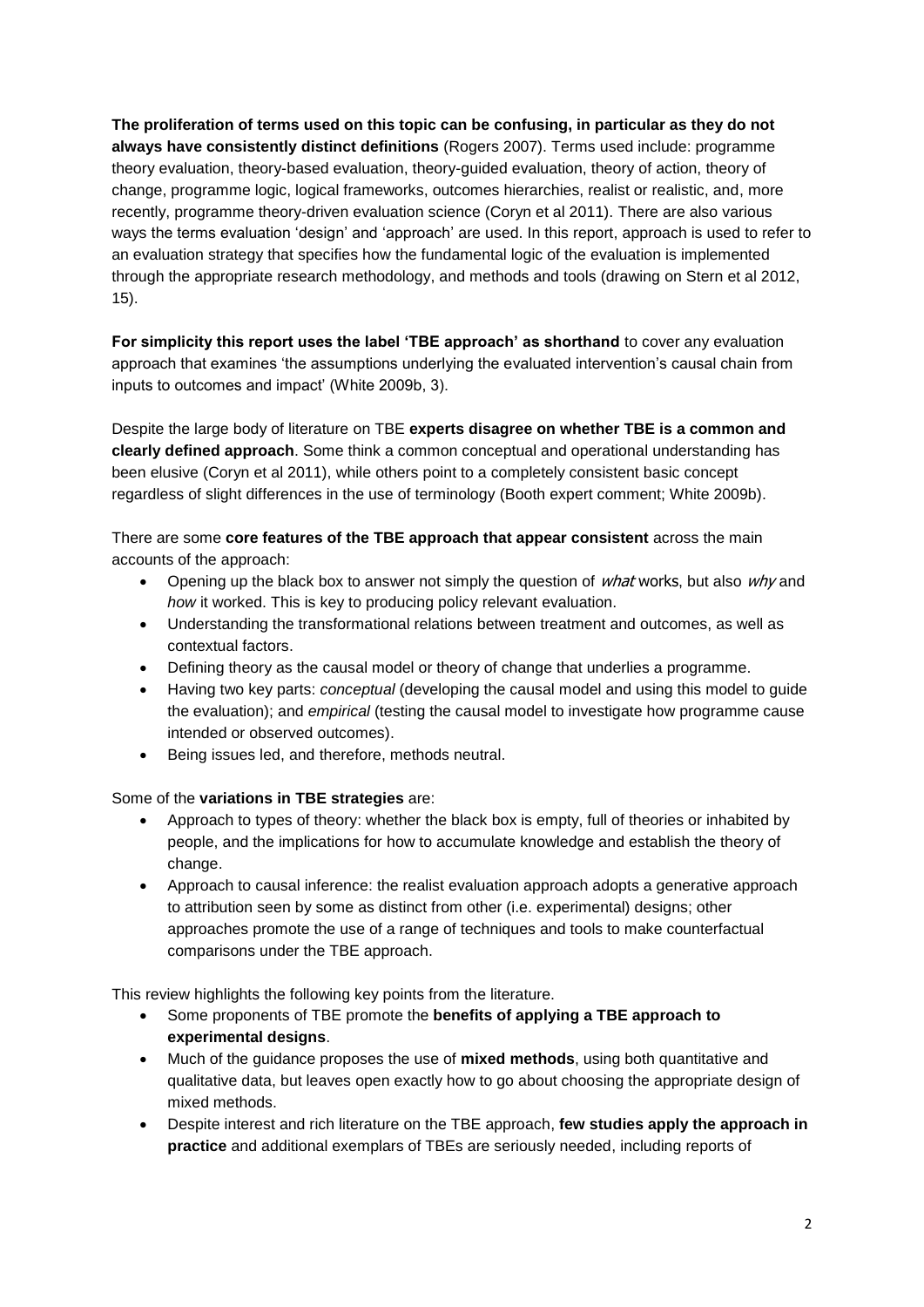successes and failures, methods and analytic techniques, and evaluation outcomes and consequences (Coryn et al 2011).

 SD and governance programmes tend to be complicated and complex, and difficult to evaluate and there is little agreement on what a well designed evaluation looks like in these cases. A number of **recent works develop guidance on the TBE approach and tools specifically for the evaluation of complex and complicated programmes**.

**This report summarises findings from the literature** on whether TBE is a common and clearly defined approach, concluding with a focus on TBE tools for impact evaluation of SD and governance programmes.

#### **2. Rapid review of literature on theory based evaluation**

### **2.1 Background**

**Over the decades different approaches to evaluation have been prominent.** Atheoretical experimentation was popular from the late 1950s (Chen and Rossi 1989), but by the 1980s methodoriented evaluation approaches were under attack for their inability to 'open the black box' (the space between the actual input and expected output of a programme) (Stame 2004, 58). Academics identified a paradigmatic shift by the late 1980s to looking at not just what works but why (Chen and Rossi 1989; Mcloughlin and Walton 2011).<sup>1</sup>

There is interest '**to establish and promote a credible and robust expanded set of designs and methods that are suitable for assessing the impact of complex development programmes**' (Stern et al 2012, 1).

#### **2.2 Lack of consensus**

TBE came to prominence two decades ago with Chen's book 'Theory-Driven Evaluations' (Coryn et al 2011) followed by Weiss' work (1997). Since then a number of articles, guidelines and textbooks have been published, **going some way to develop TBE into a detailed methodological framework**. These include: Chen (2005); Donaldson (2001, 2007); Funnell and Rogers (2011); Leeuw and Vaessen (2009); Rogers (2007, 2008, 2009); Pawson and Tilley (1997); Weiss (2001); White (2009b); and White and Phillips (2012). Some provide step-by-step guidance for implementing a TBE approach; others outline the logic of TBE rather than presenting clear methodological steps, leaving them open to a variety of interpretations in practice (White and Phillips 2012 on the realist evaluation approach).

**Experts disagree on whether TBE is a common and clearly defined approach.** Coryn et al (2011, 200) find that there is 'little consensus on its nomenclature and central features' and 'a common vocabulary, definition, and shared conceptual and operational understanding has largely been elusive'. On the other hand, other experts think TBE is a well established approach (White 2009b) and that while 'the language differs slightly among practitioners… the basic concept is completely consistent' (Booth, expert comment).

<sup>1</sup>  $1$  While beyond the scope of this report it is worth noting many other evaluation approaches – e.g. pragmatic evaluation, naturalistic evaluation, pluralist evaluation (Pawson and Tilley 1997) – have been popular over the years.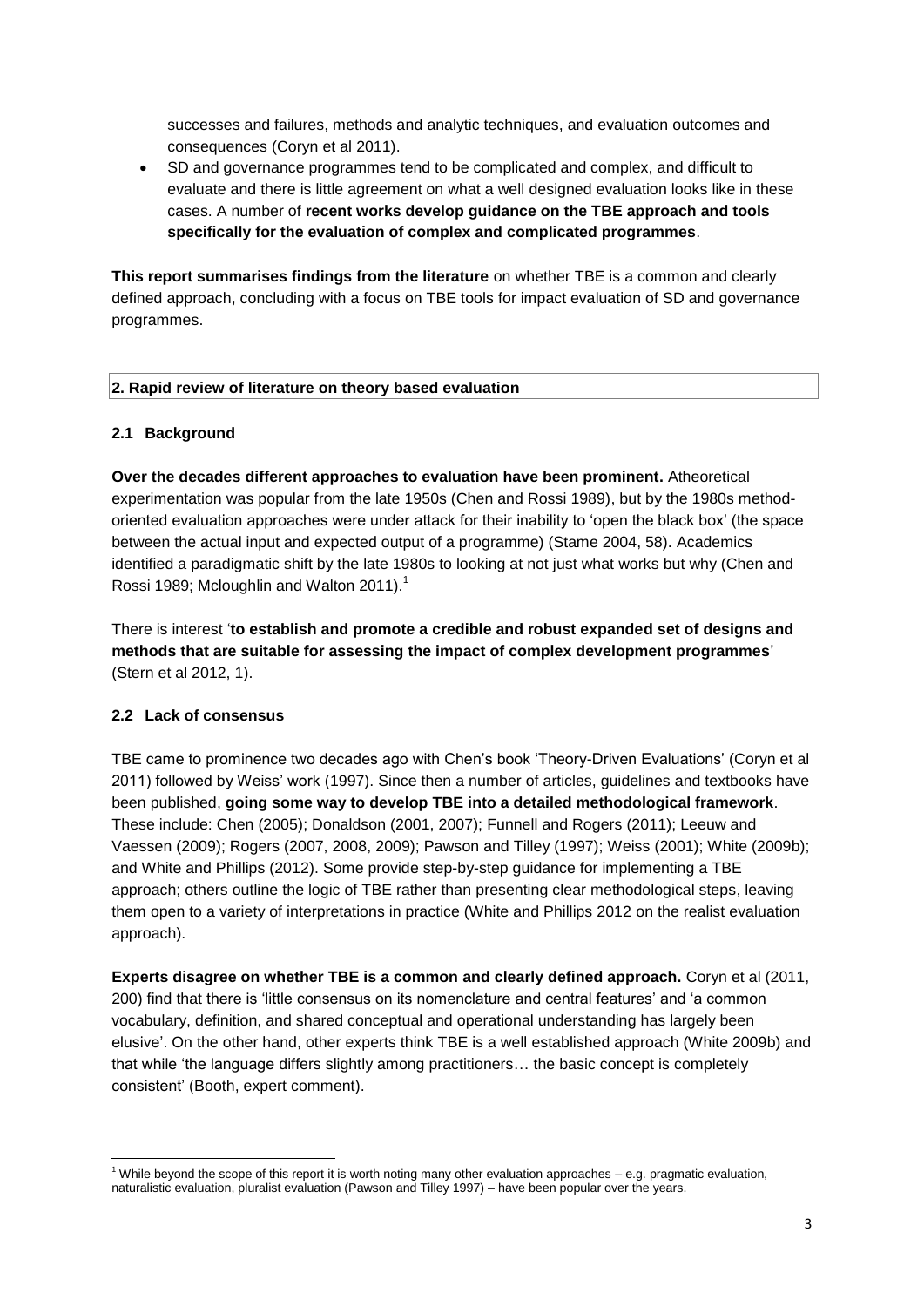**There is also inconsistency in understanding the scope of TBE** – further complicated by varying interpretations of what is meant by the terms evaluation 'approach' and 'design'. TBE has been described variously as being an underlying logic, broad concept or framework. For example, Rogers (2007) sees TBE as a design principle under which sit a variety of ways of developing a causal model and using this model to guide the evaluation. Some see these different ways of developing and using the causal model as revealing a lack of consistency in TBE, others consider that these more specific approaches fall under the broad TBE logic (Stern et al 2012).

# **2.3 General principles**

**This rapid review identifies some core features of the TBE approach that appear consistent across the main accounts of the approach.**

- **A theory-based approach TBE opens up the black box to answer not simply the question of what works, but also why** an intervention achieved its intended impact – or why it did not – **and** *how* **it worked** – or did not work. Without greater understanding of the how and why an impact has occurred, evaluators are 'helpless to improve on it in any way' and in this vacuum, 'efforts to change and improve the intervention may actually have adverse consequence' (Scott and Seacrest 1989, 329). Adopting a TBE approach is the best way of ensuring evaluation policy relevance, 'since it will yield information on how the program is working not just if it is working' (White 2006, 20).
- TBE is concerned with impact (in terms of investigating final results and attribution to the intervention being evaluated) (Booth, expert comment), and therefore, 'committed to internal validity' (Stame 2004, 63). However, 'it does not allow this concern to interfere with **the main task of establishing how any impacts are achieved, and why exactly they are not achieved when they are not** – which are the keys to doing better next time' (Booth, expert comment).
- TBE emphasises **an understanding of the transformational relations between treatment and outcomes** (Chen and Rossi 1989). TBE aims to identify these 'mechanisms' that make things happen. This goes from asking whether a programme works to understanding what it is about the programme that makes it work (Stern et al 2012).
- **TBE considers programmes in their context, which includes actors' environments (embeddedness) and the culture and behaviour of the wider programme context** (Stame 2004). It bases the evaluation on 'an account of what may happen, as understood by actors and/or interpreted by evaluators: **values are accounted for in the way they help frame the actors' views, and are not ignored'** (Ibid. 2004, 63).
- TBE has two vital components (Rogers et al 2000 cited in Coryn et al 2011).

**1) Conceptual**: **TBE is about developing the causal model that links programme inputs and activities to a chain of intended or observed outcomes, and then using this model to guide the evaluation.** Any evaluation that explicates the theory behind a programme but does not use it to guide the evaluation is not a TBE (Ibid.). Other terms for the causal model are professional logic (Rogers 2007, 70) and theory of change (popularised by Weiss), or also programme logic and intervention logic (Funnel and Rogers 2011). Leeuw (2003, 6) explains there is an important difference between the concepts of programme logic and programme theory: the former rarely outlines the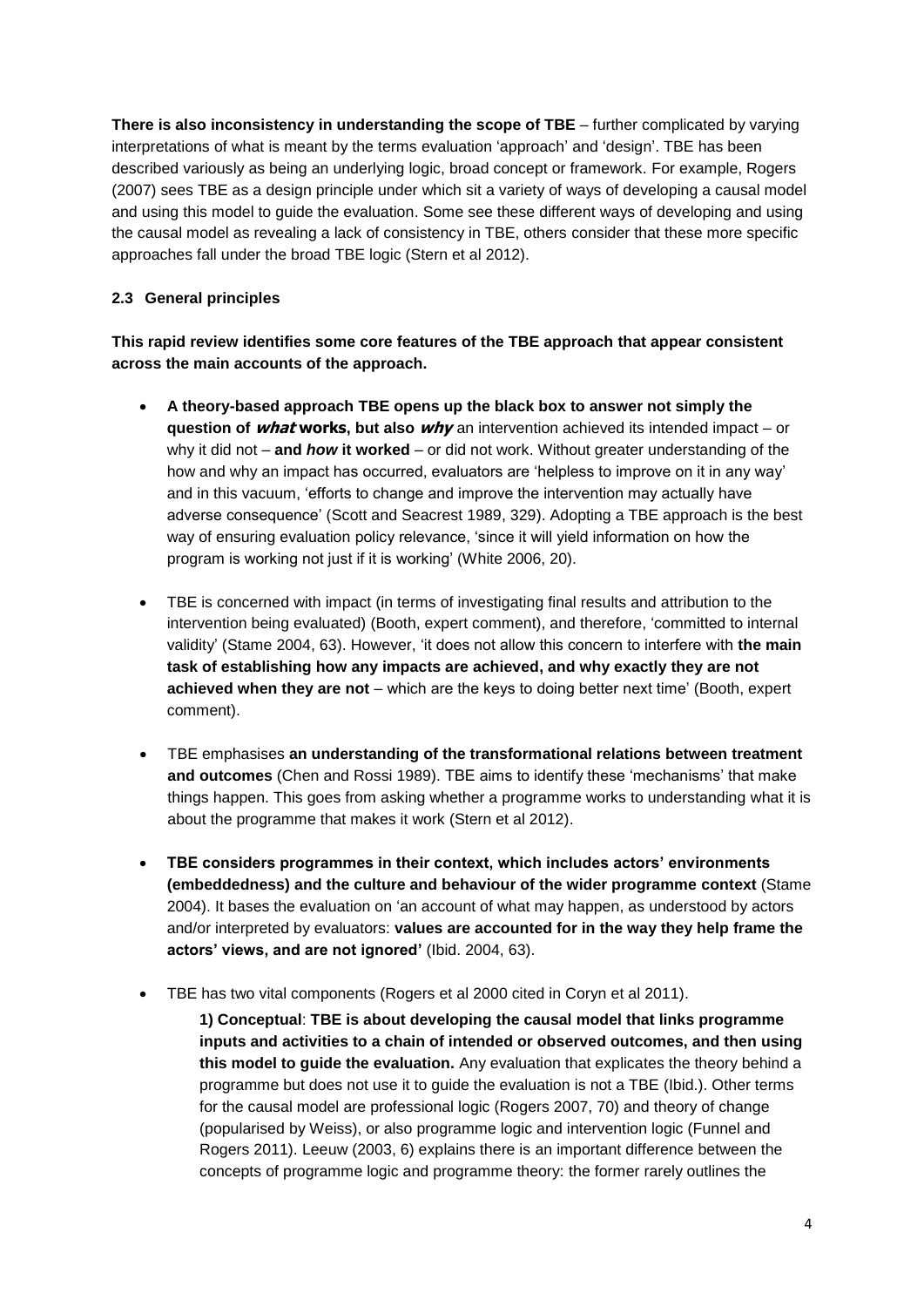responsible mechanisms for the linkage between inputs and outcomes while the latter explicitly identifies how a programme causes the outcomes. It is worth noting that there is no single definition or methodology for this programme theory (Vogel 2012). Vogel (2012, 4) sets out that as a minimum, theory of change is considered to encompass a discussion of the following elements: context, long-term change, process/sequence of change, assumptions, a diagram and narrative summary.

**2) Empirical**: **TBE involves testing the causal model to investigate how programme cause intended or observed outcomes**, by collecting evidence to validate, invalidate or revise the hypothesised explanations (also called assumptions) with the goal of rigorously evidencing the links in the actual causal chain (White and Philips 2012).

- **TBE is 'issues-led not methods-led'**, as all evaluations should be according to White (2010, 162). The TBE approach uses all suitable methods without privileging or depending on any of them (Stame 2004).
- **TBE can be a comprehensive evaluation covering the whole programme theory or tailored to focus on only one aspect, element or chain of the programme theory** (Weiss and Chen cited in Coryn et al 2011). The latter options may be 'process' rather than 'impact' evaluations.

**Coryn et al (2011) have produced a framework of TBE principles, derived from a systematic analysis of the theory of the approach**. They found this exercise formidable given that TBE: 1) has no obvious ideological basis; and 2) a wide variety of practitioners claim to be theory-driven in some capacity. Their derived principles are a mix of general rules of conduct and qualities, and methodological action. They are situational; no evaluation will necessarily cover the entire framework as each is contingent on a variety of factors including the evaluation's nature, purpose and intended use/users. See Table 1 below.

# **Table 1: Core principles and sub principles of theory-driven evaluation (Coryn et al 2011)**

- 1. Theory-driven evaluations/evaluators should formulate a plausible programme theory from:
	- a. existing theory and research (e.g. social science theory)
	- b. implicit theory (e.g. stakeholder theory)
	- c. observation of the programme in operation/exploratory research (e.g. emergent theory)
	- d. a combination of any of the above (i.e. mixed/integrated theory)
- 2. Theory-driven evaluations/evaluators should formulate and prioritise evaluation questions around a programme theory:
	- a. formulate around programme theory
	- b. prioritise evaluation questions
- 3. Programme theory should be used to guide planning, design and execution of the evaluation under consideration of relevant contingencies:
	- a. design, plan and conduct evaluation around a plausible programme theory
	- b. design, plan and conduct evaluation considering relevant contingencies (e.g. time, budget and use)
	- c. determine whether evaluation is to be tailored (i.e. only part of the program theory) or comprehensive
- 4. Theory-driven evaluations/evaluators should measure constructs postulated in programme theory:
	- a. measure process constructs postulated in programme theory
	- b. measure outcome constructs postulated in programme theory
	- c. measure contextual constructs postulated in programme theory
- 5. Theory-driven evaluations/evaluators should identify breakdowns, side effects, determine programme effectiveness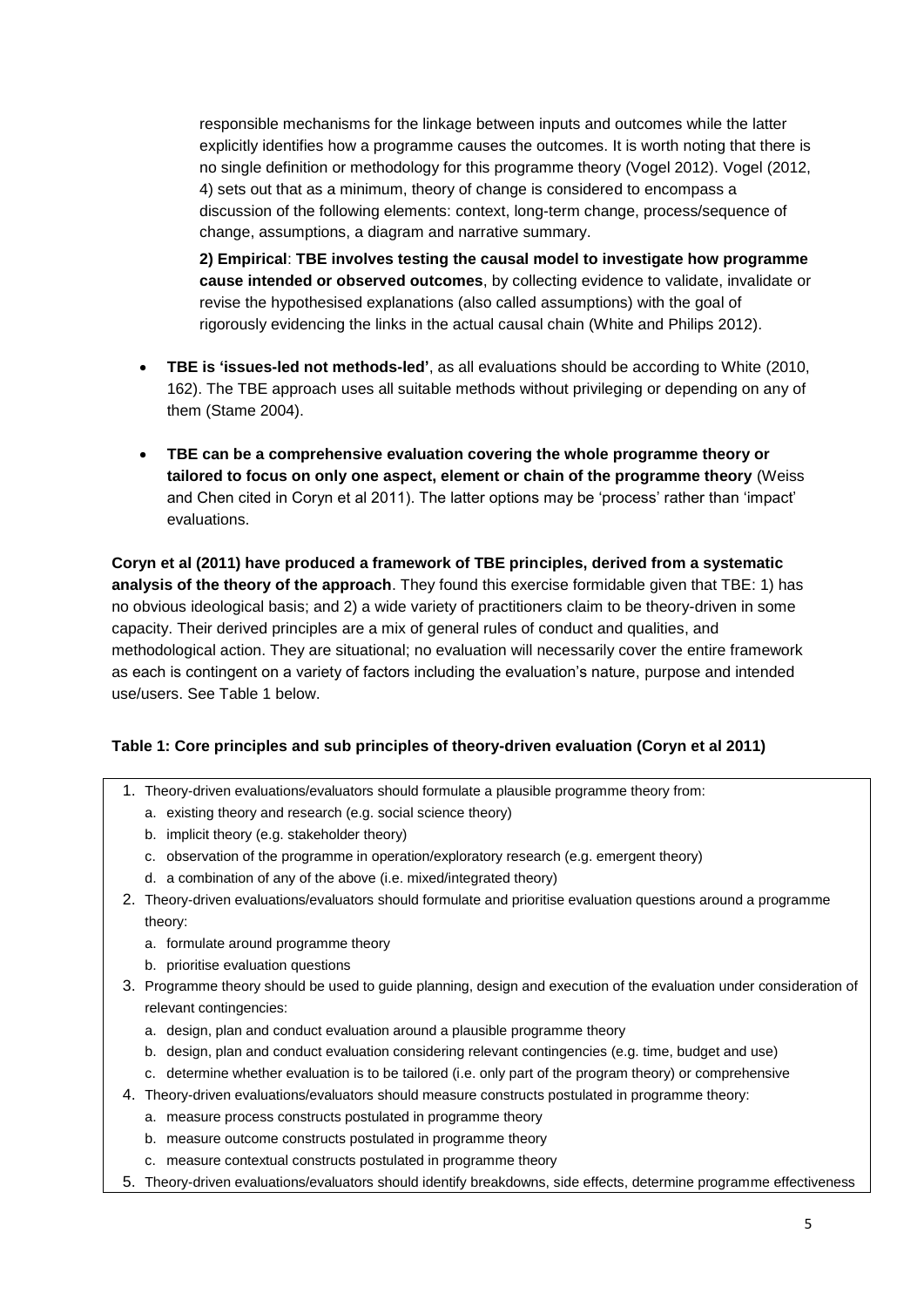(or efficacy), and explain cause-and-effect associations between theoretical constructs:

- a. identify breakdowns, if they exist (e.g. poor implementation, unsuitable context and theory failure)
- b. identify anticipated (and unanticipated), unintended outcomes (both positive and negative) not postulated by programme theory)
- c. describe cause-and-effect associations between theoretical constructs (i.e. causal description)
- d. explain cause-and-effect associations between theoretical constructs (i.e. causal explanation)
	- i. explain differences in direction and/or strength of relationship between programme and outcomes attributable to moderating factors/variables
	- ii. explain the extent to which one construct (e.g. intermediate outcome) accounts for/mediates the relationship between other constructs

### **2.4 Some variations in TBE approaches**

Reviews of TBE have pointed to some variations in the different developments of the approach. These differences include how they deal with theory and how they tackle causal inference.

### Approaches to theory

Blamey and Mackenzie (2007, 442) explain that '**a key problem in getting to grips with the literature on TBE is the fundamental lack of consistency on how different types of theory are described', and the implications for approaches to knowledge accumulation**. They identify that different terms are used to describe the same type of theory and similar labels are given to epistemologically separate kinds of theory.

Stame (2004) gives a summary of **the differences in how TBE theories deal with the 'black box problem**'.

- Chen and Rossi (1989) see the **black box as an empty box** such programmes have no theory and TBE should provide it by studying treatment; discussing stakeholders' and evaluators' views on outcomes; explaining why and how a programme fares as it does (following both normative and causal theories).
- Weiss (1987) sees the **black box as full of theories** or 'theories of change' all of which have to be brought to light to reach a consensus on which deserve to be tested. TBE should make the mechanisms clear and use data of different kinds to test them.
- Pawson and Tilly (1997) see the **black box as inhabited by people** it is people, embedded in their context who, when exposed to programmes, do something to activate mechanisms and change. Stame (2004) says this makes for a completely different design of evaluation as different views are not obtained through consensus (Weiss) but through 'adjudication', ie. establishing what may be more worthy.

Coryn et al (2011) present **further variations within TBE approaches on how to establish the programme theory.** Patton (2008) favours deductive, inductive, or user-oriented approaches to developing programme theory; Donaldson (2001, 2007) describes four potential sources (prior theory and research, implicit theories of those close to the program, observations of the programme in operation and exploratory research to test critical assumptions); and Chen (2005) advocates a stakeholder-oriented approach, with the evaluator playing the role of facilitator.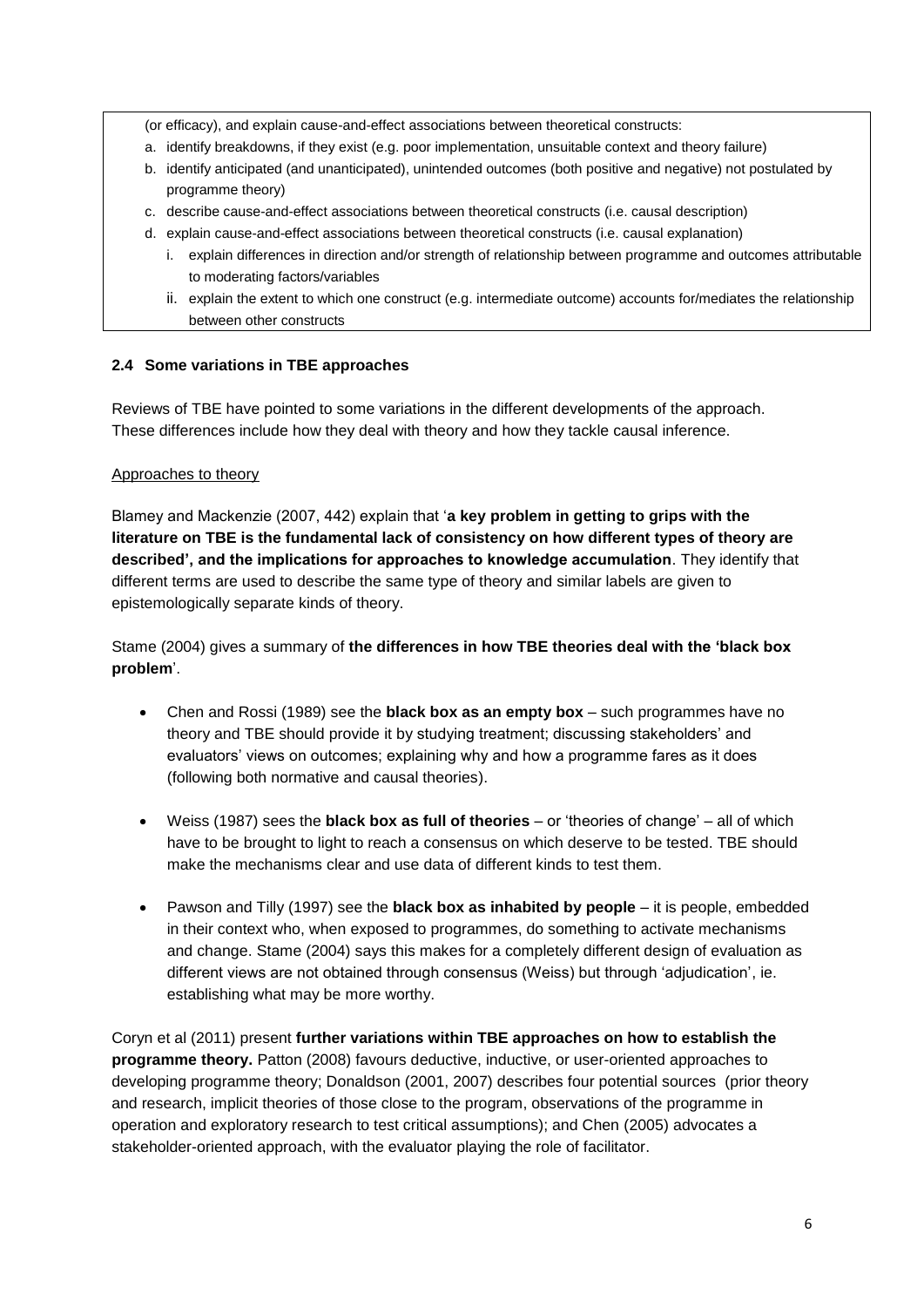Leeuw and Vaessen (2009) describe **two steps (identify intervention theory and reconstruct underlying assumptions) in establishing a programme theory** and provide guidance on the type of evidence and methods for data collection. For reconstruction of the underlying assumption, they identify three strategies: policy-scientific method (focuses on interviews, documents, argumentation analysis); strategic assessment method (focuses on group dynamics and dialogue); and elicitation method (focuses on cognitive and organisational psychology). Leeuw (2003) also stresses the need to make the underlying programme theories more transparent so that they are open to scrutiny and to facilitate reconstruction.

### Approaches to causal inference

Blamey and Mackenzie (2007) undertake **a detailed comparison of two TBE approaches – realist or realistic evaluation** (Pawson and Tilly 1997) **and theories of change** (Weiss 1995) **and conclude that although they 'may both be from the same stable, they are in practice very different horses'** (Ibid., 452). They reach this conclusion based on the differences in conceptualising theory (as discussed in previous section) and differences in causal attribution. According to Blamey and Mackenzie (2007, 449-450), differences in causal attribution are:

- The theories of change approach argues that the attribution problem can be partly addressed through the process of building consensus amongst a wide group of stakeholders about a programme's theory and then testing the extent to which anticipated thresholds, timelines and outcomes are achieved.
- Realists, on the other hand, adopt a generative approach to attribution. This is explicitly focused on a cumulative and iterative process of theory building, testing and refinement in relation to specific programme subcomponents. It seeks patterns between interventions and their outcomes, and focuses on the generative mechanism by which the relationship is established.

They suggest that **many policy programmes lend themselves to the explicit testing of a dual theories of change/ realistic evaluation model**. Theories of change could be the means of explicating implementation theory for the purpose of programme planning, improvement and the development of robust monitoring systems at a macro programme level, while realistic evaluation approaches might then be brought to bear on more micro-level aspects of the most promising programme theories (Blamey and Mackenzie 2007).

**Another set of detailed guidance on understanding causal inference using a TBE approach is presented by Funnell and Rogers** (2011). Their framework has three steps: 1) congruence with the programme theory (do the results match the programme theory?); 2) counterfactual comparisons (what would have happened without the intervention?); and 3) critical review (are there other plausible explanations of the results?). They describe a range of techniques and tools to implement the approach. Critical points in their guidance are:

- Counterfactual comparisons can use different designs and techniques, 'including informant assessment, experimental design, quasi-experimental designs, and qualitative comparative analysis' (Ibid, 474).
- Understanding associated concepts such as sufficiency and 'necessariness' to assist with refining counterfactual comparisons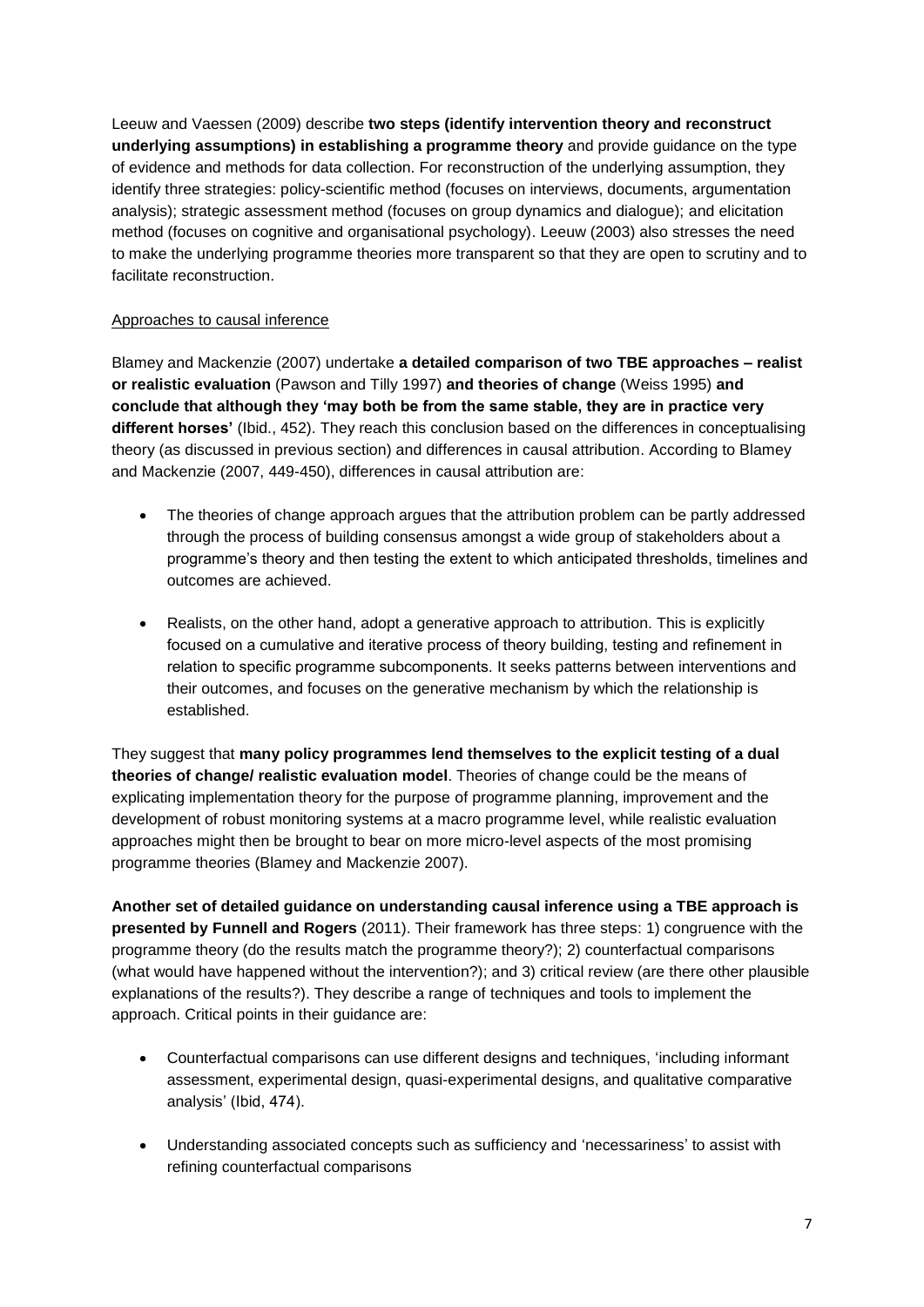A good programme theory identifies both programme and non-programme factors that may influence outcomes.

**However, a recent report by Stern et al defines theory-based evaluation as distinct from experimental and other evaluation designs**, according to a taxonomy based on the approaches' different bases for causation inference. They define TBE as having an inference basis of 'generative causation', which depends on identifying the 'mechanisms' that explain effects, as compared with the different causation inference basis of other evaluation approaches (statistical, experimental and quasi-experimental, configurational) – see Table 2.

| Design approaches        | <b>Specific Variants</b>                     | <b>Basis for Causal Inference</b>             |
|--------------------------|----------------------------------------------|-----------------------------------------------|
| <b>Experimental</b>      | RCTs, Quasi experiments natural              | Counterfactuals; the copresence of cause      |
|                          | Experiments                                  | and effects                                   |
| <b>Statistical</b>       | Statistical Modelling, Longitudinal studies, | Correlation between cause and effect or       |
|                          | Econometrics                                 | between variables, influence of (usually)     |
|                          |                                              | isolatable multiple causes on a single effect |
|                          |                                              |                                               |
|                          |                                              | Control for 'confounders'                     |
| Theory-based             | Causal process designs: Theory of            | Identification/confirmation of causal         |
|                          | change, Process tracing,                     | processes or 'chains'                         |
|                          | Contribution Analysis, Impact                |                                               |
|                          | pathways                                     | Supporting factors and mechanisms at          |
|                          | Causal mechanism designs: Realist            | work in context                               |
|                          | evaluation, Congruence analysis              |                                               |
| 'Case-based'             | Interpretative: Naturalistic,                | Comparison across and within cases of         |
| approaches               | Grounded theory, Ethnography                 | combinations of causal factors                |
|                          | Structured: Configurations, QCA,             |                                               |
|                          | Within-case-analysis, Simulations and        | Analytic generalisation based on theory       |
|                          | Network analysis                             |                                               |
| Participatory            | Normative designs: Participatory or          | Validation by participants that their actions |
|                          | democratic evaluation,                       | and experienced effects are 'caused' by       |
|                          | <b>Empowerment evaluation</b>                | programme                                     |
|                          | Agency designs: Learning by doing,           |                                               |
|                          | Policy dialogue, Collaborative action        | Adoption, customisation and commitment        |
|                          | research                                     | to a goal                                     |
| <b>Synthesis studies</b> | Meta analysis, Narrative synthesis, Realist  | Accumulation and aggregation within a         |
|                          | based synthesis                              | number of perspectives (statistical, theory   |
|                          |                                              | based, ethnographic etc.)                     |

### **Table 2: Taxonomy of design approaches, variants and causal inference (Stern et al 2012)**

While a particular variant of TBE – realist evaluation – is 'epistemologically antagonistic to the use of controlled trials' (Blamey and Mackenzie 2007, 450), others see this dichotomy between TBE and experimental designs as **'false'** (Cook 2000 cited in Rogers 2007, 66) **and discuss the benefits of applying a TBE approach to experimental designs** (White 2009; Leeuw and Vaessen 2009). White (2009b, 3) says 'elaborations of program theory have long been used by some practitioners of experimental and quasi-experimental approaches as a way of explaining their findings'.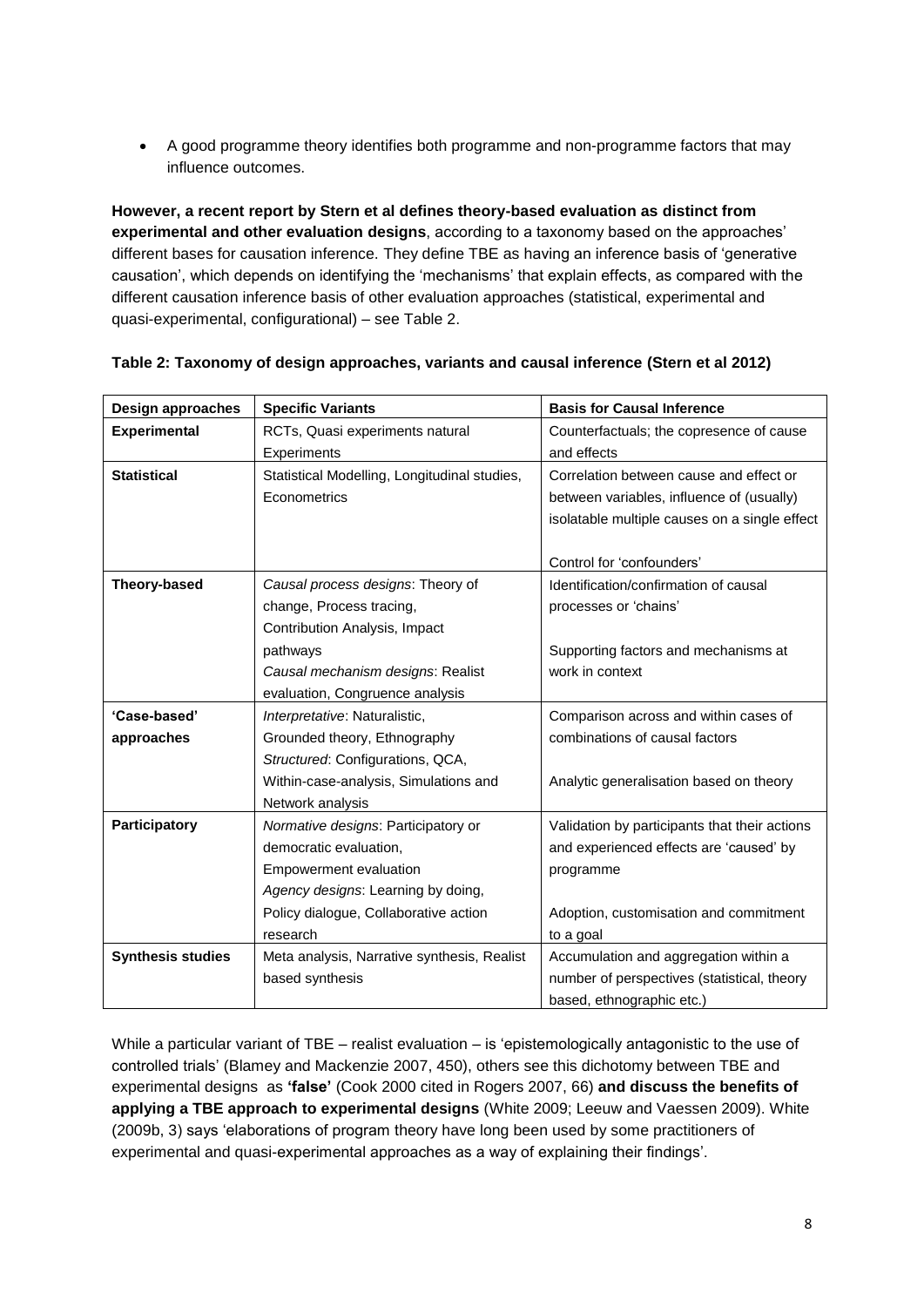White's (2009b) **guidance for undertaking a theory-based impact evaluation** sets out six general principles: 1) map out the causal chain (programme theory); 2) understand context; 3) anticipate heterogeneity; 4) rigorous evaluation of impact using a credible counterfactual; 5) rigorous factual analysis; and 6) use mixed methods. He also suggests appropriate research designs, techniques and methods, including how to define an appropriate counterfactual usually using a control group through either experimental or quasi-experimental approaches

# **2.5 Methods**

**TBE proponents emphasise that the approach is 'method neutral'.** TBE guidance by Leeuw and Vaessen (2009) explains that the theory acts as template for method choice, variable selection, and other data collection and analysis issues.

**Much of the guidance highlights the advantages of using mixed methods, but leaves open exactly how to go about choosing the appropriate design of mixed methods.** While it is common to discuss the importance of 'mixed methods' at a general level it is 'harder to define what and how and in which context these could be mixed and combined in impact evaluation' (Passen, expert comment). Chen (2006) underlines the 'great need for systematically developing mixed method 'use' strategies, as well as establishing its own standards and criteria for assessing the method use' (quoted in Riche 2012, 12). White (2012, 4) concludes that 'while the logic underlying the methodologies is usually well developed, less has been done to set out how evaluation methods could be systematically applied to promote the validity of conclusions'.

**It has not been possible in the time limits and scope of this research question to review the literature on mixed methods**. How to select and design the optimum mix of methods is another area of work with its own body of literature.

# **2.6 Practice**

**TBE has attracted many supporters as well as detractors** (Coryn et al 2011). Organisations that have increasingly promoted a TBE approach in international development settings include the Overseas Development Institute (ODI), the International Initiative for Impact Evaluation (3ie), the United Nations Evaluation Group (UNEG) and the Independent Evaluation Group (IEG) of the World Bank for evaluating humanitarian efforts (Ibid.).

**However, despite interest and rich literature on the TBE approach, few studies apply the approach in practice** (Mcloughlin and Walton 2010). Scriven (1998, 59) finds that much of what passes as theory-based evaluation today is simply a form of 'analytic evaluation [which] involves no theory in anything like a proper use of that term' (cited in Leeuw and Vaessen 2009). Stern et al (2012) also reviewed existing evaluation examples and found that theories of change were not routinely articulated even when this would have helped draw causal inferences.

Coryn et al (2011), who undertook a systematic review of TBE practice from 1990 to 2009, concluded that **additional exemplars of TBEs are seriously needed,** including reports of successes and failures, methods and analytic techniques, and evaluation outcomes and consequences.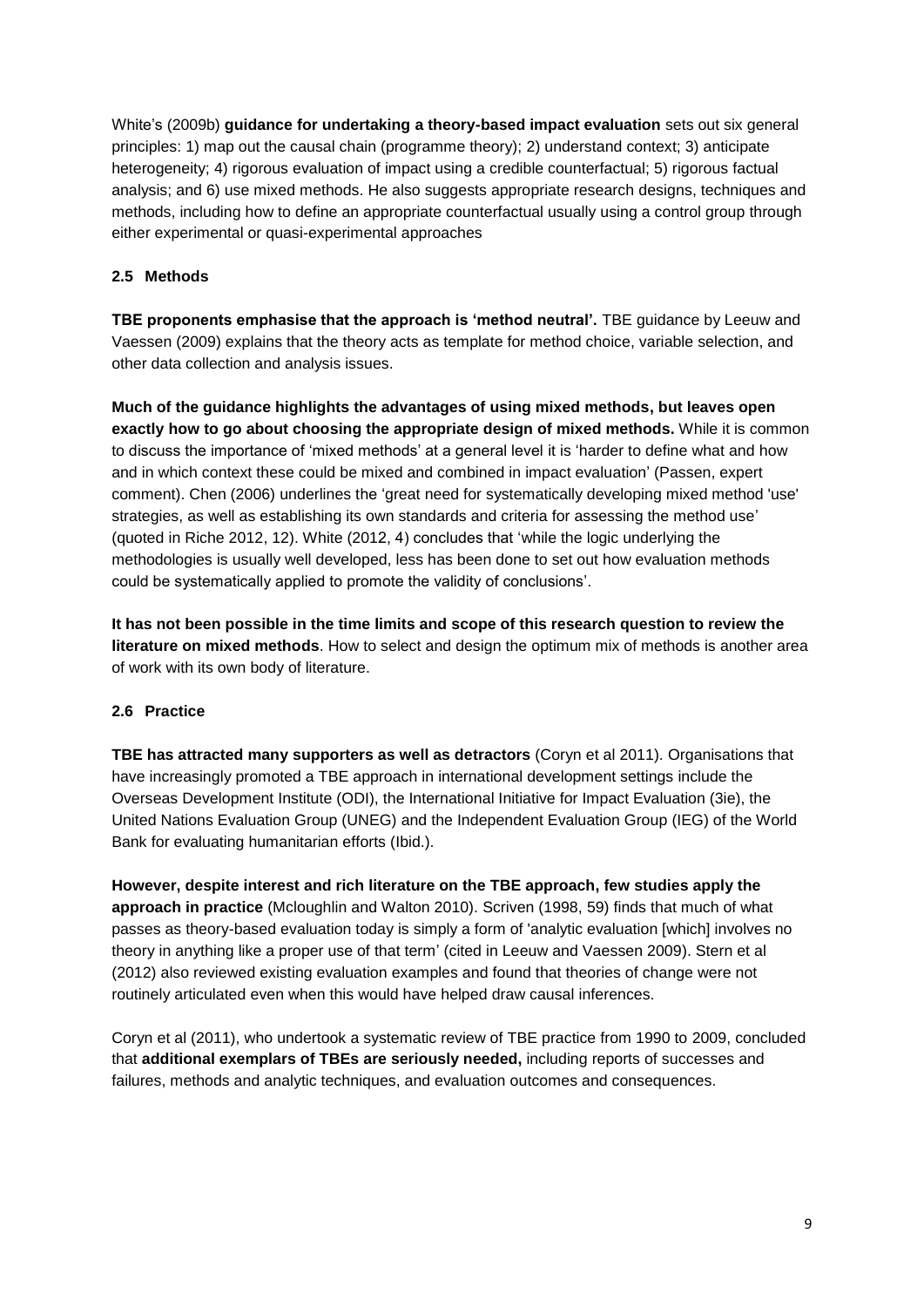#### **3. TBE tools for impact evaluation of SD and governance programmes**

**SD and governance programmes tend to be complicated and complex, and 'difficult to evaluate'** (Stern et al 2012, 11). It is beyond the scope of this report to go into the detail of these challenges; a useful summary is provided by Vogel (2012, 49-50).

**There appears to be less agreement on what a well designed study looks like in the case of small** *n* **qualitative assessment, which is likely to be required for evaluation of SD and governance programmes**. According to White and Phillips (2012), there is broad agreement on what a well designed study looks like for large *n* impact evaluations (involving tests of statistical difference in outcomes between treatment and comparison groups) and small *n* modelling-based approaches. There is not the same agreement for qualitative assessments.

In addition, while over time linear models to describe programme theories have developed into more contextualised, comprehensive, ecological program theory models, **some still question whether these models can adequately represent 'complex realities and unpredictable, continuously changing, open and adaptive systems'** (Patton 2010 cited in Coryn et al 2011).

**Some proponents of TBE see it as essential for evaluating all interventions that involve changing institutions**: 'because we understand so little about how useful institutional changes occur, so we need to be forced to make explicit what we are assuming about how results are achieved and use evaluations to see whether we are right or not' (Booth, expert comment).

**A number of recent works develop guidance on the TBE approach and tools specifically for the evaluation of complex and complicated programmes**. Some of these take examples of evaluations of governance and social development interventions and explain how a TBE approach worked:

- Vogel (2012) provides **suggestions on how theory of change thinking can help the analyses of complicated and complex aspects of programmes**, through looking at theory of change thinking as a 'learning lens' that invites dialogue and triangulation from a number of viewpoints and sources of evidence.
- Rogers' (2008) guidance on using a theory-based evaluation approach to evaluate complicated and complex programme interventions **delineates the characteristics of these types of programmes and gives successful (and unsuccessful) examples of implementing TBE approach and tools**.
- Carvalho and White (2004) lay out the **application of a theory-based approach to the evaluation of social fund projects**, with a focus on the issues of subproject sustainability and institutional development impact. This approach rests on making explicit the assumptions which underlie the way in which a programme is meant to work.
- White and Masset (2004) **present a theory-based impact evaluation of the Community-Based Nutrition Component of the Bangladesh Integrated Nutrition Project** which illustrates the benefits of a theory-based impact evaluation, i.e. one which traces the links from inputs through to impacts, rather than only look for evidence of impact. Rigorous quantitative methods were used.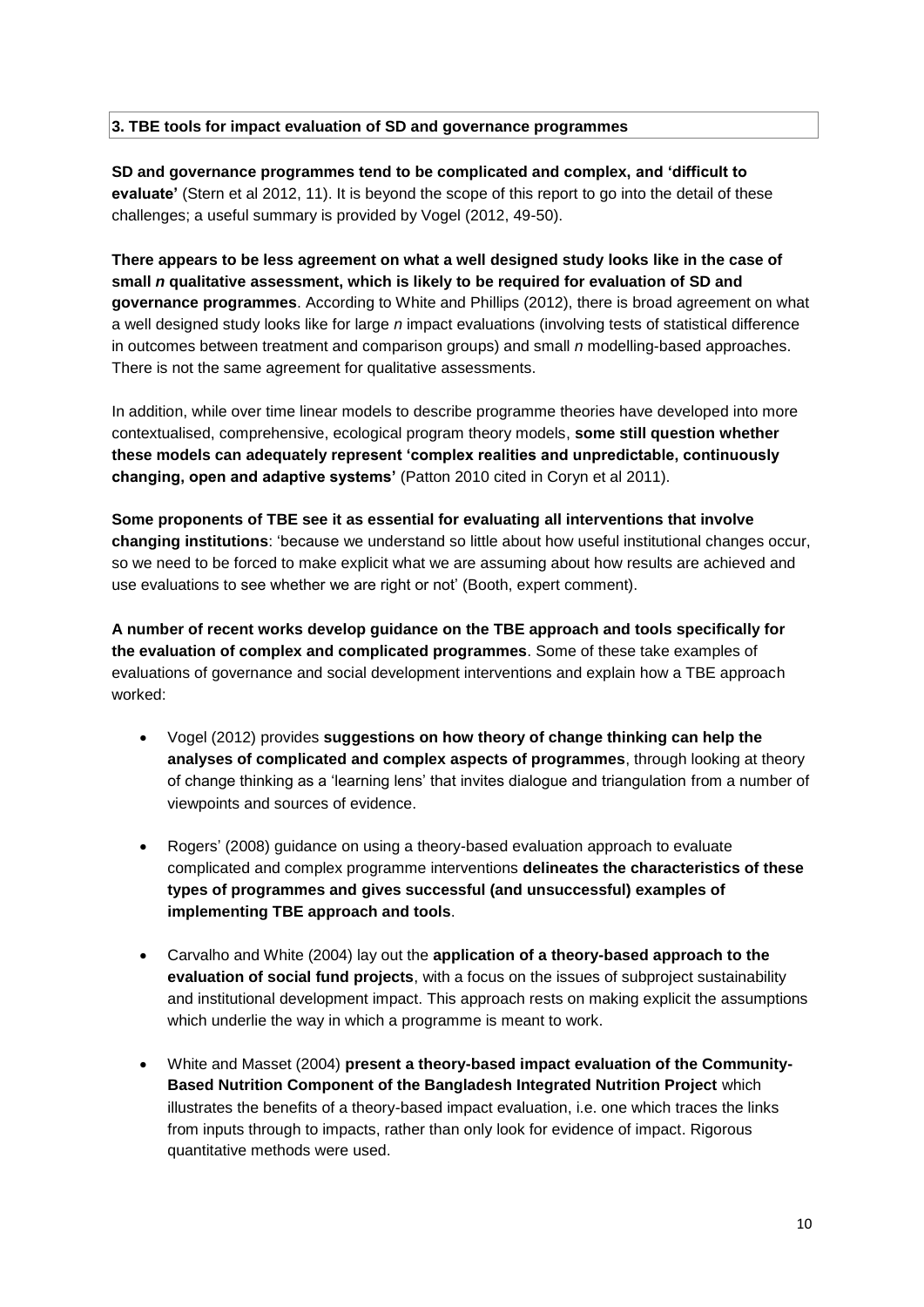White and Phillips (2012) have set out **general steps for examining the causal relationship in cases (commonly small** *n***) where a credible counterfactual cannot be measured using experimental or quasi-experimental approaches**. They also identify a set of approaches that can systematically consider how an outcome might have occurred and what evidence and targeted data collection is needed, through drawing on the theory of change and being alert to variations in implementation and external factors. The approaches include: realist evaluation; general elimination methodology (aka the Modus Operandi method); process tracing; contribution analysis. They also identified another set of complementary approaches that place stakeholder participation at the heart of data collection: most significant change; success case method; outcome mapping; method for impact assessment of programs and projects (MAPP).

#### **4. References**

Blamey, A. and Mackenzie, M., 2007, 'Theories of Change and Realistic Evaluation: Peas in a Pod or Apples and Oranges', Evaluation 2007 13: 439 <http://evi.sagepub.com/content/13/4/439.full.pdf+html>

Carvalho S. & White H., 2004, 'Theory-based Evaluation: The Case of Social Funds' American Journal of Evaluation, 25(2), pp.141–60 <http://aje.sagepub.com/content/25/2/141.full.pdf>

Chen, H.T., 1990, 'Theory-driven evaluations', Thousand Oaks, CA, Sage [http://books.google.co.uk/books/about/Theory\\_Driven\\_Evaluations.html?id=-hRsvHu85jkC](http://books.google.co.uk/books/about/Theory_Driven_Evaluations.html?id=-hRsvHu85jkC)

Chen, H.T., 1994, 'Theory-driven Evaluations: Need, Difficulties, and Options', American Journal of Evaluation February 1994 15: 79-82 <http://aje.sagepub.com/content/15/1/79.refs>

Chen, H. T., 2005, 'Practical program evaluation: Assessing and improving planning, implementation, and effectiveness', Thousand Oaks, CA, Sage [http://books.google.co.uk/books/about/Practical\\_Program\\_Evaluation.html?id=2rcl2C0FBPAC](http://books.google.co.uk/books/about/Practical_Program_Evaluation.html?id=2rcl2C0FBPAC)

Chen, H. T., 2006, 'A theory-driven evaluation perspective on mixed methods research', Research in the Schools, Vol. 13(1), 2006 <http://tinyurl.com/bqtuce9>

Chen, H. & Rossi, P., 1989, 'Issues in the Theory-driven Perspective', Evaluation and Program Planning (12)4, pp.299–306

[http://econpapers.repec.org/article/eeeepplan/v\\_3a12\\_3ay\\_3a1989\\_3ai\\_3a4\\_3ap\\_3a299-306.htm](http://econpapers.repec.org/article/eeeepplan/v_3a12_3ay_3a1989_3ai_3a4_3ap_3a299-306.htm)

Coryn, C., Noakes, L., Westine, C. and Schroter, D., 2011, 'A Systematic Review of Theory-Driven Evaluation Practice From 1990 to 2009', <http://tinyurl.com/cbvbc5h>

Donaldson, S., 2001, 'Mediator and moderator analysis in program development', In S. Sussman (Ed.), 'Handbook of program development for health behavior research' (pp. 470-496), Newbury Park, CA, Sage <http://www.uk.sagepub.com/books/Book10856>

Donaldson, S., 2007, 'Program Theory-Driven Evaluation Science: Strategies and Applications', Thousands Oaks, Sage <http://tinyurl.com/ckv6vxv>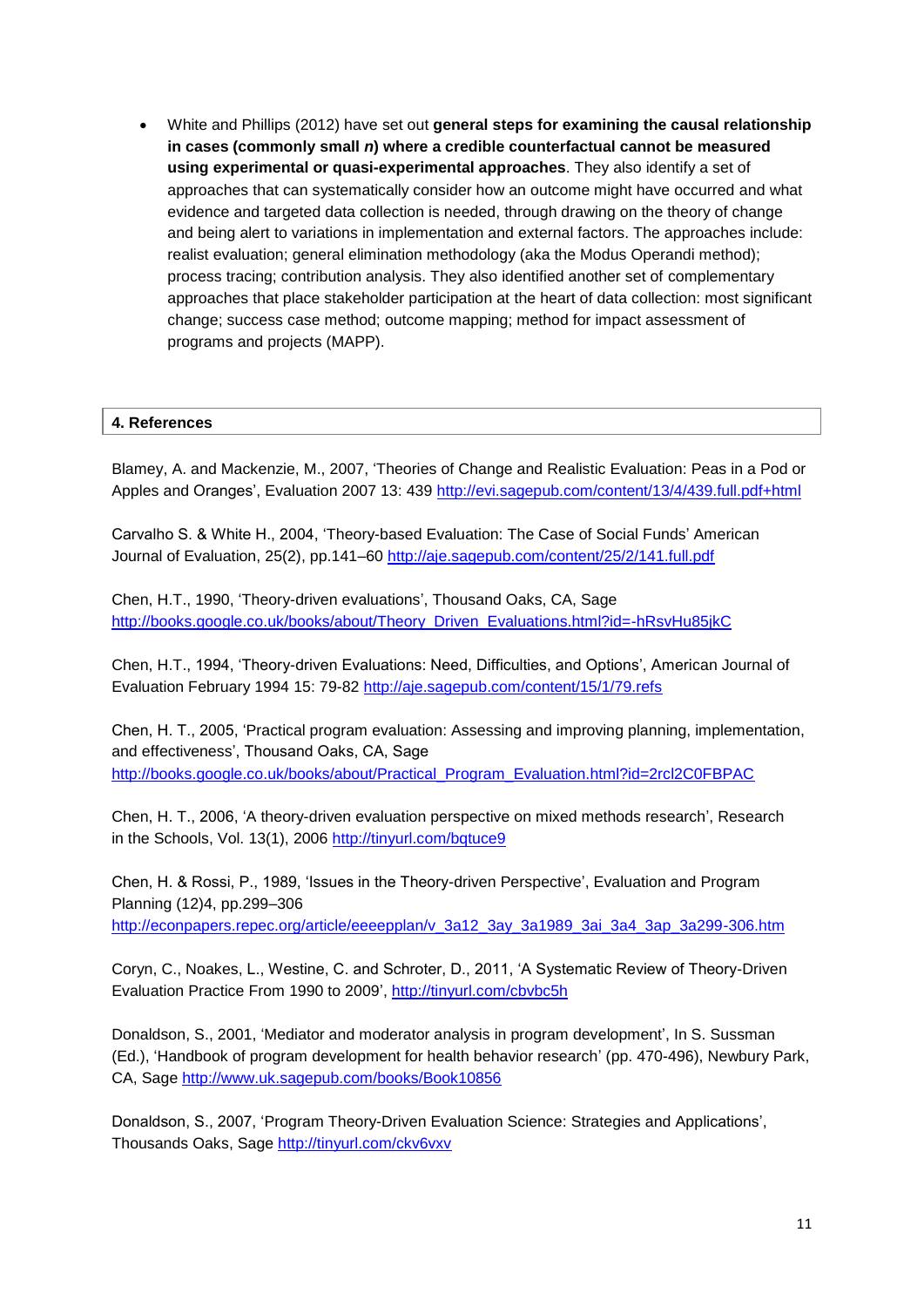Funnell, S., & Rogers, P., 2011, 'Purposeful Program Theory: Effective Use of Theories of Change and Logic Models', San Francisco, Wiley & Sons <http://tinyurl.com/btcksyu>

DG Regional Policy, no date, 'Theory based evaluation', Based on material produced for DG Regional Policy by Frans L. Leeuw [http://ec.europa.eu/regional\\_policy/information/evaluations/pdf/impact/theory\\_impact\\_guidance.pdf](http://ec.europa.eu/regional_policy/information/evaluations/pdf/impact/theory_impact_guidance.pdf)

Garbarino, S. and Holland, J., 2009, 'Quantitative and Qualitative Methods in Impact Evaluation and Measuring Results', March 2009, GSDRC Issues Paper, <http://www.gsdrc.org/docs/open/EIRS4.pdf>

Leeuw, F., 2003, 'Reconstructing Program Theories: Methods Available and Problems to be Solved', American Journal of Evaluation 2003; 24; 5 [http://ics.uda.ub.rug.nl/FILES/root/Articles/2003/LeeuwFL-](http://ics.uda.ub.rug.nl/FILES/root/Articles/2003/LeeuwFL-Recon/LeeuwFL-Reconstructing-UU--2003.pdf)[Recon/LeeuwFL-Reconstructing-UU--2003.pdf](http://ics.uda.ub.rug.nl/FILES/root/Articles/2003/LeeuwFL-Recon/LeeuwFL-Reconstructing-UU--2003.pdf)

Leeuw, F., 2012, 'Linking theory-based evaluation and contribution analysis: Three problems and a few solutions', Evaluation 2012 18: 348 <http://evi.sagepub.com/content/18/3/348.abstract>

Leeuw, F. and Vaessen, J., 2009, 'Impact Evaluations and Development: NoNIE Guidance on Impact Evaluation', The Network of Networks on Impact Evaluation, Washington DC <http://www.gsdrc.org/go/display&type=Document&id=4099>

Mansuri, G., and Vijayendra R., 2013, 'Localizing Development: Does Participation Work?', Washington, DC, World Bank <http://tinyurl.com/cu8xp9f>

Mcloughlin, C. and Walton, O., 2012, 'Topic Guide: Measuring Results', GSDRC, University of Birmingham<http://www.gsdrc.org/go/topic-guides/measuring-results>

OECD DAC, 2002, 'Glossary of Key Terms in Evaluation and Results Based Management', OECD-DAC, Paris. <http://www.oecd.org/development/peerreviewsofdacmembers/2754804.pdf>

Patton, M. Q., 2008, 'Utilization-focused evaluation (4th ed.)', Thousand Oaks, CA, Sage [http://books.google.co.uk/books?id=UKGHN5UuDJcC&source=gbs\\_similarbooks](http://books.google.co.uk/books?id=UKGHN5UuDJcC&source=gbs_similarbooks)

Patton, M. Q., 2010, 'Developmental evaluation: Applying complexity concepts to enhance innovation and use', New York, NY, Guilford [http://books.google.co.uk/books/about/Developmental\\_Evaluation.html?id=s5okv\\_bZ8EQC](http://books.google.co.uk/books/about/Developmental_Evaluation.html?id=s5okv_bZ8EQC)

Pawson, R., & Tilley, N., 1997, 'Realistic Evaluation', London, Sage [http://books.google.co.uk/books/about/Realistic\\_Evaluation.html?id=GXagvZwC2bcC](http://books.google.co.uk/books/about/Realistic_Evaluation.html?id=GXagvZwC2bcC)

Ramalingham, 2011, 'Learning how to learn: eight lessons for impact evaluations that make a difference', Background Note, April 2011, ODI [http://www.odi.org.uk/sites/odi.org.uk/files/odi](http://www.odi.org.uk/sites/odi.org.uk/files/odi-assets/publications-opinion-files/7096.pdf)[assets/publications-opinion-files/7096.pdf](http://www.odi.org.uk/sites/odi.org.uk/files/odi-assets/publications-opinion-files/7096.pdf)

Rodrik, D, 2008, 'The new development economics: we shall experiment, but how shall we learn?', Revised version of paper presented at Brookings Development Conference, 29-30 May <http://tinyurl.com/bpzdlwb>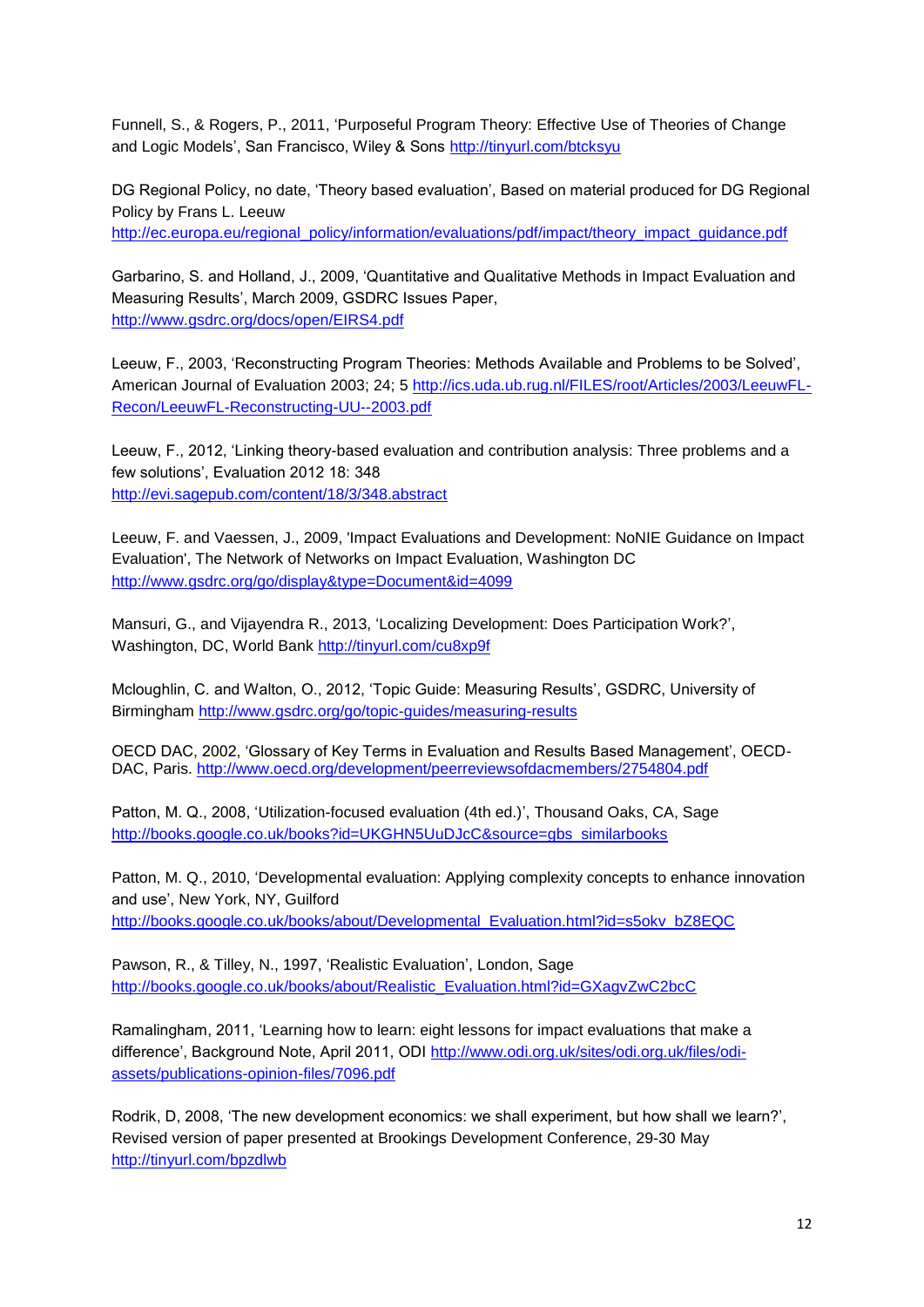Rogers, P., 2007, 'Theory-Based Evaluation: Reflections Ten Years On', New Directions for Evaluation [Volume 2007,](http://onlinelibrary.wiley.com/doi/10.1002/ev.v2007:114/issuetoc) Issue 114, pages 63–81 <http://tinyurl.com/cvwr9z2>

Rogers, P., 2008, 'Using Programme Theory to Evaluate Complicated and Complex Aspects of Interventions', Evaluation 2008 14: 29 <http://evi.sagepub.com/content/14/1/29.refs>

Rogers, P., 2009, 'Matching impact evaluation design to the nature of the intervention and the purpose of the evaluation', Journal of Development Effectiveness, 1:3, 217-226 <http://ideas.repec.org/a/taf/jdevef/v1y2009i3p217-226.html>

Riché, M., 2012, 'Theory Based Evaluation: A wealth of approaches and an untapped potential', European Commission [http://ec.europa.eu/regional\\_policy/impact/evaluation/conf\\_doc/helsinki\\_mri\\_2012.pdf](http://ec.europa.eu/regional_policy/impact/evaluation/conf_doc/helsinki_mri_2012.pdf)

Rogers, P. J., Petrosino, A., Huebner, T. A., & Hacsi, T. A., 2000, 'Program theory evaluation: Practice, promise, and problems', In P. J. Rogers, T. A. Hacsi, A. Petrosino, & T. A. Huebner (Eds.), 'Program theory in evaluation: Challenges and opportunities' (pp. 5–14), New Directions for Evaluation, No. 87. San Francisco, CA: Jossey-Bass. <http://eu.wiley.com/WileyCDA/WileyTitle/productCd-0787954322.html>

Savedoff, W.D., Levine, R., and Birdsall, N., 2006, 'When Will We Ever Learn? Improving Lives Through Impact Evaluation', The Evaluation Gap Working Group, Centre for Global Development, May 2006 <http://www.cgdev.org/content/publications/detail/7973>

Scott, A. and Sechrest, L., 1989, 'Strength of Theory and Theory of Strength', Evaluation and Program Planning (12)4, pp.329-336 <http://www.egadconnection.org/Strength%20of%20theory%20and%20theory%20of%20strength.pdf>

Stame, N., 2004, 'Theory-based Evaluation and Types of Complexity', Evaluation, Vol 10(1): 58–76 [http://www.stes-apes.med.ulg.ac.be/Documents\\_electroniques/EVA/EVA-GEN/ELE%20EVA-](http://www.stes-apes.med.ulg.ac.be/Documents_electroniques/EVA/EVA-GEN/ELE%20EVA-GEN%207360.pdf)[GEN%207360.pdf](http://www.stes-apes.med.ulg.ac.be/Documents_electroniques/EVA/EVA-GEN/ELE%20EVA-GEN%207360.pdf)

Stern, E., Stame, N., Mayne, J., Forss, K., Davies, R. and Befani, B., 2012, 'Broadening The Range Of Designs And Methods For Impact Evaluations. Report of a study commissioned by the Department for International Development', April 2012, Working Paper 38, DFID <http://www.dfid.gov.uk/Documents/publications1/design-method-impact-eval.pdf>

Ton, G., 'The mixing of methods: A three-step process for improving rigour in impact', Evaluation 2012 18: 5<http://evi.sagepub.com/content/18/1/5.full.pdf+html>

Vogel, V., 2012, 'Review of the use of 'Theory of Change' in international development', Review Report for DFID, April 2012 [http://www.dfid.gov.uk/r4d/pdf/outputs/mis\\_spc/DFID\\_ToC\\_Review\\_VogelV7.pdf](http://www.dfid.gov.uk/r4d/pdf/outputs/mis_spc/DFID_ToC_Review_VogelV7.pdf)

Weiss, C., 1987, 'Where Politics and Evaluation Research Meet', in D. Palumbo (ed.) 'The Politics of Program Evaluation', Newbury Park, CA, Sage <http://tinyurl.com/d8x9ucr>

Weiss, C., 1995, 'Nothing as Practical as Good Theory: Exploring Theory-Based Evaluation for Comprehensive Community-Based Initiatives for Children and Families', in J. P. Connell, A. C.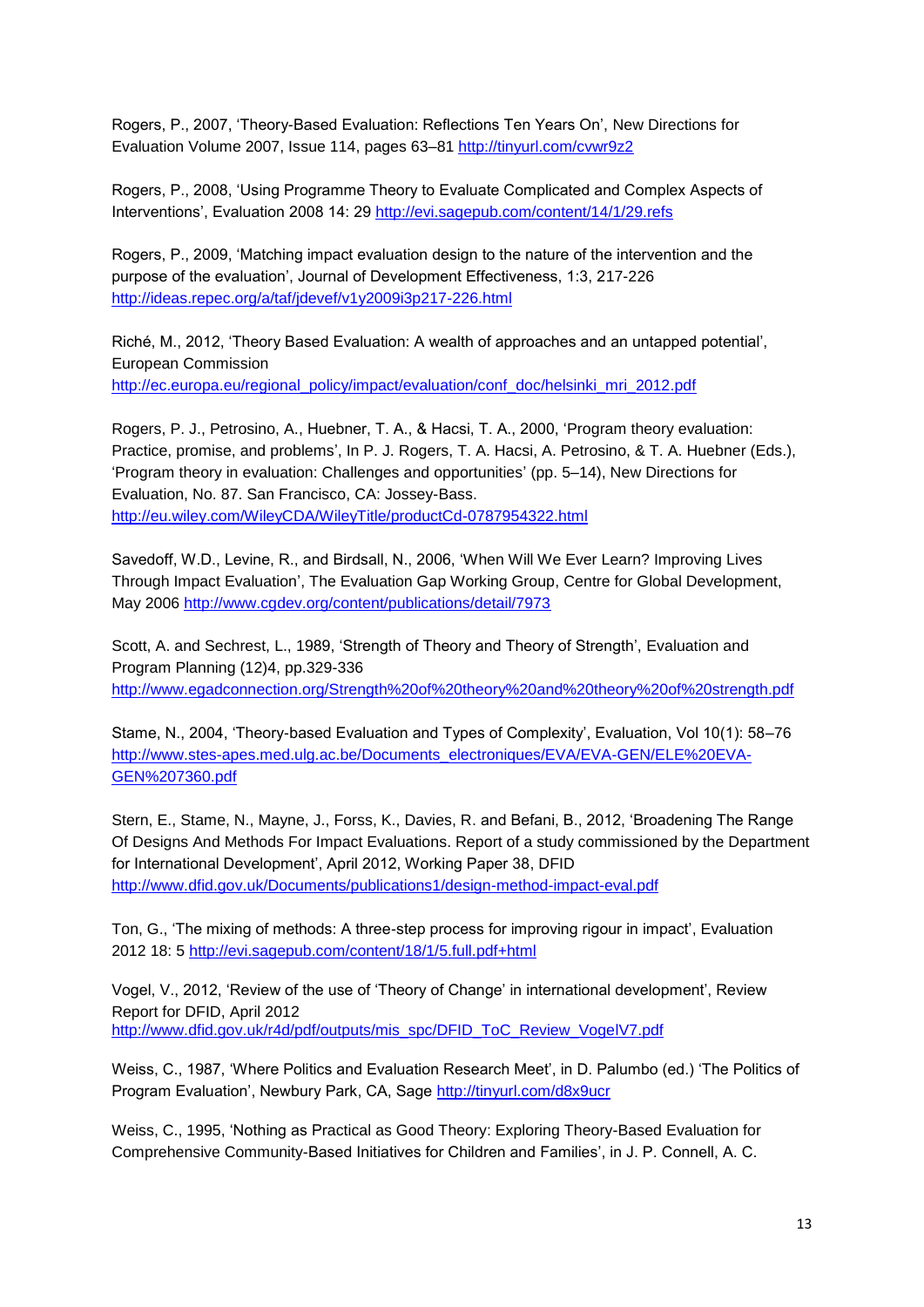Kubisch, L. B. Schorr and C. H. Weiss (eds), 1995, New Approaches to Evaluating Community Initiatives, vol. 1, Concepts, Methods and Contexts, Washington, DC, Aspen Institute

Weiss, C., 1997, 'Theory-Based Evaluation: Past, Present, and Future', Evaluation, [Volume](http://onlinelibrary.wiley.com/doi/10.1002/ev.v1997:76/issuetoc)  1997, [Issue 76,](http://onlinelibrary.wiley.com/doi/10.1002/ev.v1997:76/issuetoc) pages 41–55 <http://tinyurl.com/cwtk7zd>

Weiss, C., 2001, 'Theory-based Evaluation: Theories of Change for Poverty Based Programs', In O. Feinstein & R. Picciotto, eds. Evaluation and Poverty Reduction. Brunswick, Transaction <http://tinyurl.com/aww234w>

White, H., 2006, 'Impact Evaluation: the Experience of the Independent Evaluation Group of the World Bank', Independent Evaluation Group, Washington D.C.. <http://ideas.repec.org/p/pra/mprapa/1111.html>

White, H., 2009a, 'Some Reflection on Current Debates in Impact Evaluation', April 2009, Working Paper 3, International Initiative for Impact Evaluation 3ie [http://www.3ieimpact.org/media/filer/2012/05/07/Working\\_Paper\\_1.pdf](http://www.3ieimpact.org/media/filer/2012/05/07/Working_Paper_1.pdf)

White, H., 2009b, 'Theory Based Impact Evaluation: Principles and Practice', June 2009, Working Paper 3, International Initiative for Impact Evaluation 3ie [http://www.3ieimpact.org/media/filer/2012/05/07/Working\\_Paper\\_3.pdf](http://www.3ieimpact.org/media/filer/2012/05/07/Working_Paper_3.pdf)

White, H., 2010, 'A Contribution to Current Debates in Impact Evaluation', Evaluation 2010 16: 153 <http://tinyurl.com/cvhhr8j>

White, H. and Phillips, D., 2012, 'Addressing attribution of cause and effect in small n impact evaluations: towards an integrated framework', Working Paper 15, International Initiative for Impact Evaluation 3ie [http://www.3ieimpact.org/media/filer/2012/06/29/working\\_paper\\_15.pdf](http://www.3ieimpact.org/media/filer/2012/06/29/working_paper_15.pdf)

#### **5. Additional Information**

#### **Key Websites:**

3ie International Initiative for Impact Evaluation<http://www.3ieimpact.org/> Development Impact Evaluation Initiative (World Bank) <http://tinyurl.com/36h9mg3> Methods Lab [http://www.odi.org.uk/projects/2599-methods-lab-building-relevant-timely-tools](http://www.odi.org.uk/projects/2599-methods-lab-building-relevant-timely-tools-impact-evaluation-assessment)[impact-evaluation-assessment](http://www.odi.org.uk/projects/2599-methods-lab-building-relevant-timely-tools-impact-evaluation-assessment)

#### **Experts consulted:**

David Booth, ODI Catherine Dom, Mokoro Ltd Maren Duvendack ODI Frans Leeuw, Maastricht University Arianna Legovini, World Bank Stephen Lister, Mokoro Ltd Erika McAslan Fraser, Social Development Direct Tiina Pasanen, ODI Louise Shaxson, ODI Howard White, 3ie International Initiative for Impact Evaluation